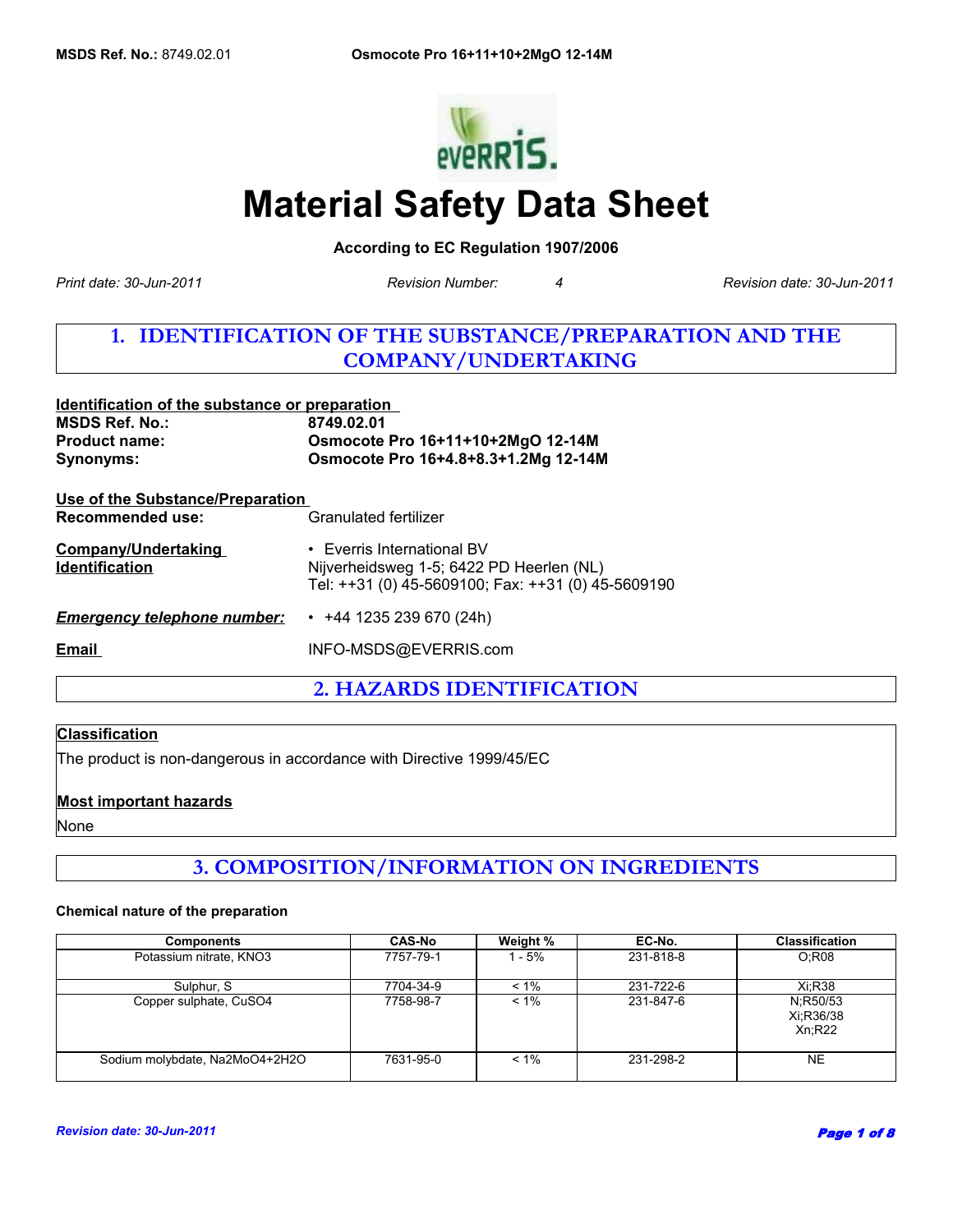| <b>Components</b>                      | <b>CAS-No</b> | Weight % | EC-No.    | <b>Classification</b>    |
|----------------------------------------|---------------|----------|-----------|--------------------------|
| Manganese sulphate, MnSO4              | 7785-87-7     | $< 1\%$  | 232-08-99 | N:R51/53<br>Xn:R48/20/22 |
| Calcium sulphate dihydrate, CaSO4+2H2O | 10101-41-4    | $< 1\%$  | 231-900-3 | NE.                      |
| Magnesium oxide, MgO                   | 1309-48-4     | $< 1\%$  | 215-171-9 | NE.                      |
| Ammonium nitrate, NH4NO3               | 6484-52-2     | >25%     | 229-347-8 | O:RO8                    |

*NE = Non-Established*

### *For the full text of the R phrases mentioned in this Section, see Section 16*

| <b>4. FIRST AID MEASURES</b> |                                                                                                                                                                                           |
|------------------------------|-------------------------------------------------------------------------------------------------------------------------------------------------------------------------------------------|
| <b>General advice:</b>       | Possible symptoms are coughing and/or dyspnoea. If symptoms persist, call a<br>physician.                                                                                                 |
| Ingestion:                   | If conscious, drink plenty of water. Do not induce vomiting. Rinse mouth. Consult a<br>physician if necessary.                                                                            |
| Inhalation:                  | Dusty conditions are unlikely if product is used as intended. However, if prolonged<br>inhalation of dust occurs, remove casualty to fresh air. If symptoms persist, call a<br>physician. |
| <b>Skin contact:</b>         | If a person feels unwell or symptoms of skin irritation appear, consult a physician.<br>Rinse with plenty of water.                                                                       |
| Eye contact:                 | Rinse eyes with water as a precaution. If eye irritation persists, consult a specialist.                                                                                                  |
|                              | <b>5. FIRE-FIGHTING MEASURES</b>                                                                                                                                                          |

**Suitable extinguishing media:** Water.

### **Unsuitable extinguishing media:**

Dry powder, Sand, Foam, CO2

#### **Special exposure hazards arising from the substance or preparation itself, its combustion products, or released gases:**

Burning produces obnoxious and toxic fumes. In case of fire, cool with water or waterspray. In case of fire, the product will smoulder even without the presence of external oxygen. In these conditions the product will show self sustaining decomposition. The best method to extinguish the fire is to cool the decomposition front with water.

### **Special protective equipment for firefighters:**

In the event of fire and/or explosion do not breathe fumes. Wear self contained breathing apparatus for fire fighting if necessary.

#### **Specific methods:**

In case of fire seperate from centre of fire.

**6. ACCIDENTAL RELEASE MEASURES**

### **Personal precautions:**

Avoid dust formation. Sweep-up to prevent slipping hazard.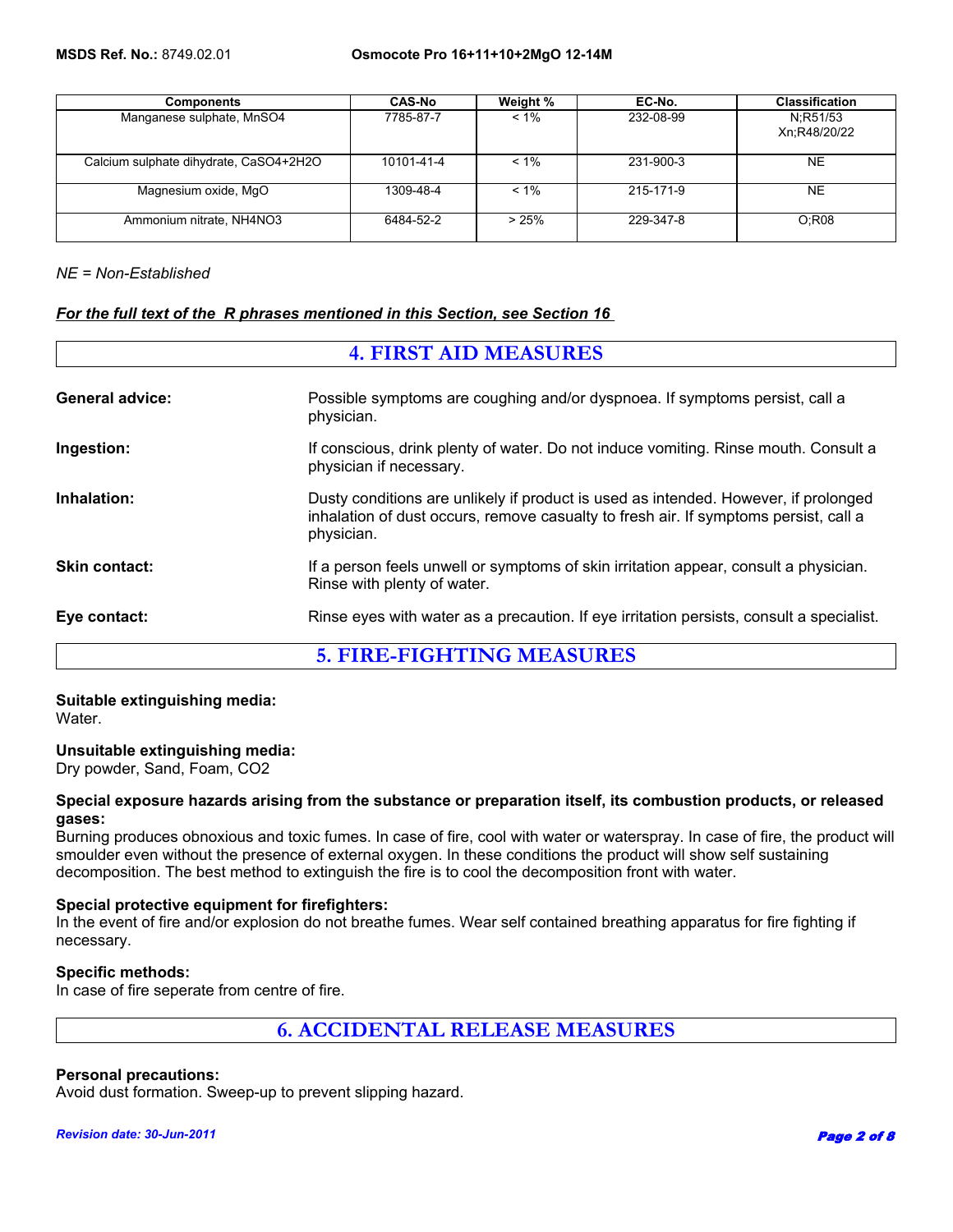#### **Environmental precautions:**

Do not flush into surface water or sanitary sewer system. Keep away from living quarters.

#### **Methods for cleaning up:**

Avoid dust formation. Shovel or sweep up. Use up product completely. Packaging material is industrial waste.

### **7. HANDLING AND STORAGE**

### **Handling:**

**Technical measures/precautions: Avoid dust formation.** 

**Storage:**

**Safe handling advice:** Mateur Mateur Meep away from flammable material. When using do not eat or drink.

**Technical measures/storage conditions:** Keep away from heat and sources of ignition. Keep away from food, drink and animal feeding stuffs. For quality reasons: Keep out of reach of direct sunlight, store under dry conditions, partly used bags should be closed well. Keep at temperatures between 0 °C and 40 °C .

**Specific use(s):** Granulated fertilizer. **Packaging material:** Bags or Bulk

**Incompatible products:** The other and Spontaneously flammable products and spontaneously flammable products

### **8. EXPOSURE CONTROLS / PERSONAL PROTECTION**

| <b>Engineering measures to reduce exposure:</b>                                                                           | Ensure adequate ventilation.                                                                                                            |
|---------------------------------------------------------------------------------------------------------------------------|-----------------------------------------------------------------------------------------------------------------------------------------|
| <b>Occupational exposure controls</b>                                                                                     |                                                                                                                                         |
| <b>Personal protective equipment</b>                                                                                      |                                                                                                                                         |
| <b>Respiratory protection:</b>                                                                                            | Not applicable.                                                                                                                         |
| <b>Hand protection:</b>                                                                                                   | PVC or other plastic material gloves.                                                                                                   |
| <b>Eye/face protection</b>                                                                                                | Safety glasses.                                                                                                                         |
| Skin and body protection:                                                                                                 | Not applicable.                                                                                                                         |
| <b>Hygiene measures</b>                                                                                                   | Follow good housekeeping practices. When using, do not<br>eat, drink or smoke. Keep away from food, drink and animal<br>feeding stuffs. |
| <b>Exposure limit values</b>                                                                                              |                                                                                                                                         |
| Sulphur, S<br><b>France INRS (VME)</b>                                                                                    | VME (poussières) = 10 mg/m <sup>3</sup>                                                                                                 |
| Copper sulphate, CuSO4<br>Finland - Occupational Exposure Limits - 8 hour<br>Germany (DFG) - MAK<br>Sweden - OEL - 8 Hour | 1 mg/m $3$ TWA<br>$0.1$ mg/m <sup>3</sup> MAK<br>$0.2$ mg/m <sup>3</sup> LLV<br>1 mg/m $3$ LLV                                          |
| Sodium molybdate, Na2MoO4+2H2O<br>Belgium - 8 Hr VLE                                                                      | $5 \text{ mg/m}^3$ TWA                                                                                                                  |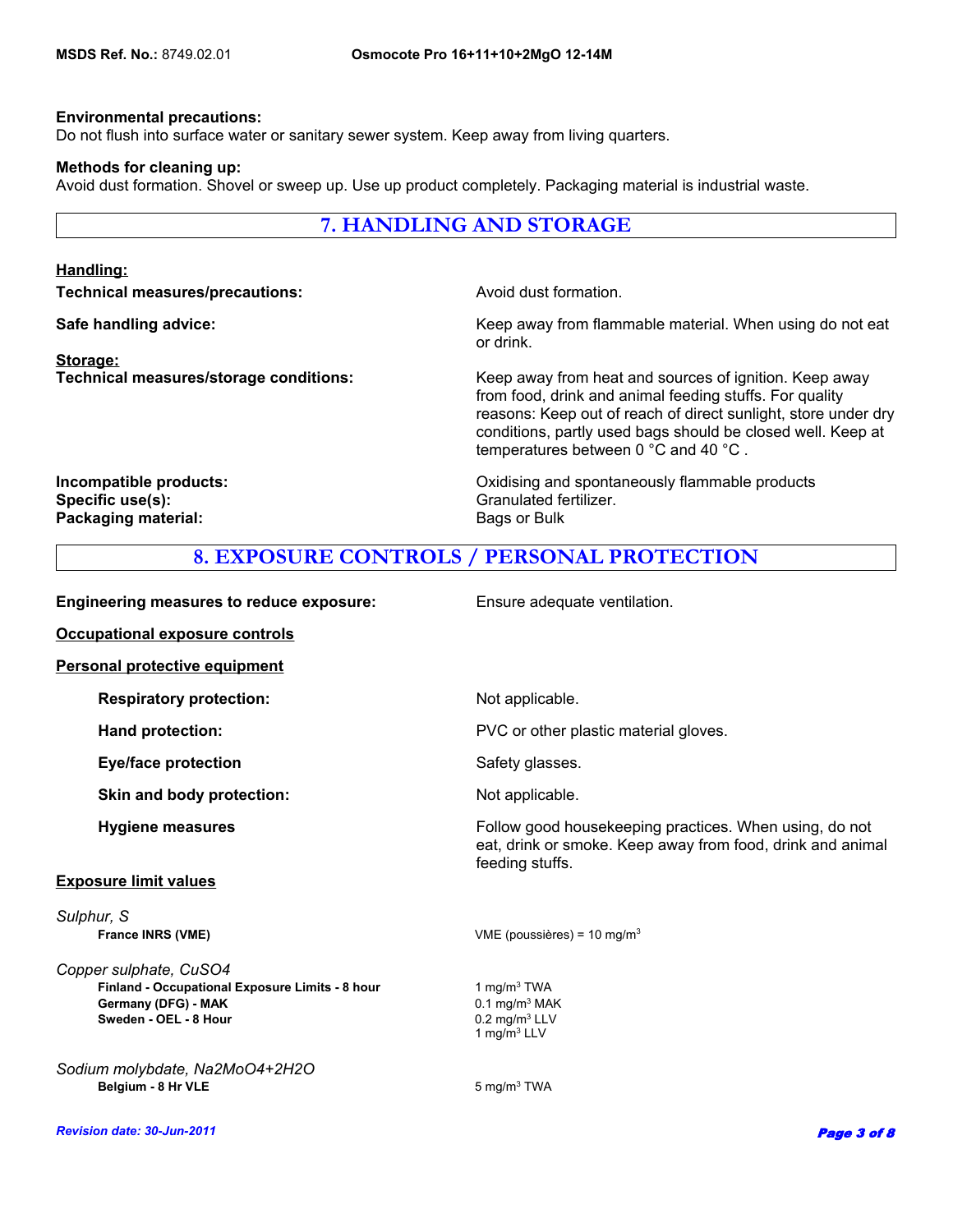|                          | <b>Czech Republic OEL</b>                          | $5 \text{ mg/m}^3$ TWA       |  |
|--------------------------|----------------------------------------------------|------------------------------|--|
|                          | Finland - Occupational Exposure Limits - 8 hour    | 6 mg/ $m3$                   |  |
|                          | <b>France - Valeurs Limites d'exposition (VLE)</b> | 5 mg/m $3$                   |  |
| <b>France INRS (VME)</b> |                                                    | 5 mg/m <sup>3</sup> VME      |  |
| Norway - 8 h:            |                                                    | 5 mg/m <sup>3</sup> TWA      |  |
| Portugal - TWAs          |                                                    | $0.5 \text{ mg/m}^3$ TWA     |  |
|                          | Spain - Valores Limite Ambientales - VLE           | 5 mg/m <sup>3</sup> VLA-ED   |  |
|                          | Sweden - OEL - 8 Hour                              | 10 $ma/m3$ LLV               |  |
|                          |                                                    | 5 mg/m $3$ LLV               |  |
|                          |                                                    |                              |  |
|                          | Manganese sulphate, MnSO4                          |                              |  |
| Belgium - 8 Hr VLE       |                                                    | $0.2 \text{ mg/m}^3$         |  |
|                          | <b>Czech Republic OEL</b>                          | $= 1$ mg/m <sup>3</sup> TWA  |  |
|                          | Finland - Occupational Exposure Limits - 8 hour    | $0.5 \,\mathrm{mg/m^3}$      |  |
| <b>Germany TRGS900:</b>  |                                                    | $0.5$ mg/m <sup>3</sup> TWA  |  |
|                          | Germany (DFG) - MAK                                | $0.5$ mg/m <sup>3</sup> MAK  |  |
|                          | <b>Netherlands - OEL - MACs:</b>                   | 1 mg/m $3$                   |  |
| Norway - 8 h:            |                                                    | $2.5 \text{ mg/m}^3$         |  |
| Portugal - TWAs          |                                                    | $0.2 \text{ mg/m}^3$ TWA     |  |
|                          | Spain - Valores Limite Ambientales - VLE           | 0.2 mg/m <sup>3</sup> VLA-ED |  |
|                          | Sweden - OEL - 8 Hour                              | $0.1$ mg/m <sup>3</sup> LLV  |  |
|                          |                                                    | $0.2 \text{ mg/m}^3$ LLV     |  |
| UK EH40 WEL:             |                                                    | 5 mg/ $m3$                   |  |
|                          | Calcium sulphate dihydrate, CaSO4+2H2O             |                              |  |
|                          |                                                    |                              |  |
| Belgium - 8 Hr VLE       |                                                    | 10 mg/m $3$ TWA              |  |
| <b>France INRS (VME)</b> |                                                    | 10 mg/m $3$ VME              |  |
| Germany TRGS900:         |                                                    | 6 mg/m $3$ TWA               |  |
|                          | Germany (DFG) - MAK                                | 1.5 mg/m $3$ MAK             |  |
|                          |                                                    | 4 mg/m <sup>3</sup> MAK      |  |
| <b>Portugal - TWAs</b>   |                                                    | 10 mg/m $3$ TWA              |  |
|                          | Spain - Valores Limite Ambientales - VLE           | 10 mg/m <sup>3</sup> VLA-ED  |  |
| UK EH40 WEL:             |                                                    | 10 mg/m <sup>3</sup> TWA     |  |
|                          |                                                    | 4 mg/m <sup>3</sup> TWA      |  |
| Magnesium oxide, MgO     |                                                    |                              |  |
| Austria - MAKs           |                                                    | $6 \text{ mg/m}^3$           |  |
| Belgium - 8 Hr VLE       |                                                    | 10 mg/m $3$                  |  |
|                          | <b>Czech Republic OEL</b>                          | 5 mg/m $3$ TWA               |  |
|                          | France - Valeurs Limites d'exposition (VLE)        | 10 mg/ $m3$                  |  |
| <b>France INRS (VME)</b> |                                                    | 10 mg/m <sup>3</sup> VME     |  |
|                          | Germany (DFG) - MAK                                | 6 mg/ $m3$                   |  |
|                          | <b>Netherlands - OEL - MACs:</b>                   | 10 mg/m $3$                  |  |
| Norway - 8 h:            |                                                    | 10 mg/m $3$                  |  |
| <b>Portugal - TWAs</b>   |                                                    | 10 $mq/m3 TWA$               |  |
|                          | Spain - Valores Limite Ambientales - VLE           | 10 mg/m <sup>3</sup> VLA-ED  |  |
| UK EH40 WEL:             |                                                    | 10 mg/m $3$                  |  |
|                          |                                                    |                              |  |

*Ammonium nitrate, NH4NO3* **Czech Republic OEL**  $= 10.0$  mg/m<sup>3</sup> TWA

# **9. PHYSICAL AND CHEMICAL PROPERTIES**

# **General Information Physical State:** Solid Spearance: Solid Repearance: **Color:** Brown, Greenish

**Appearance:** Resin Coated Granules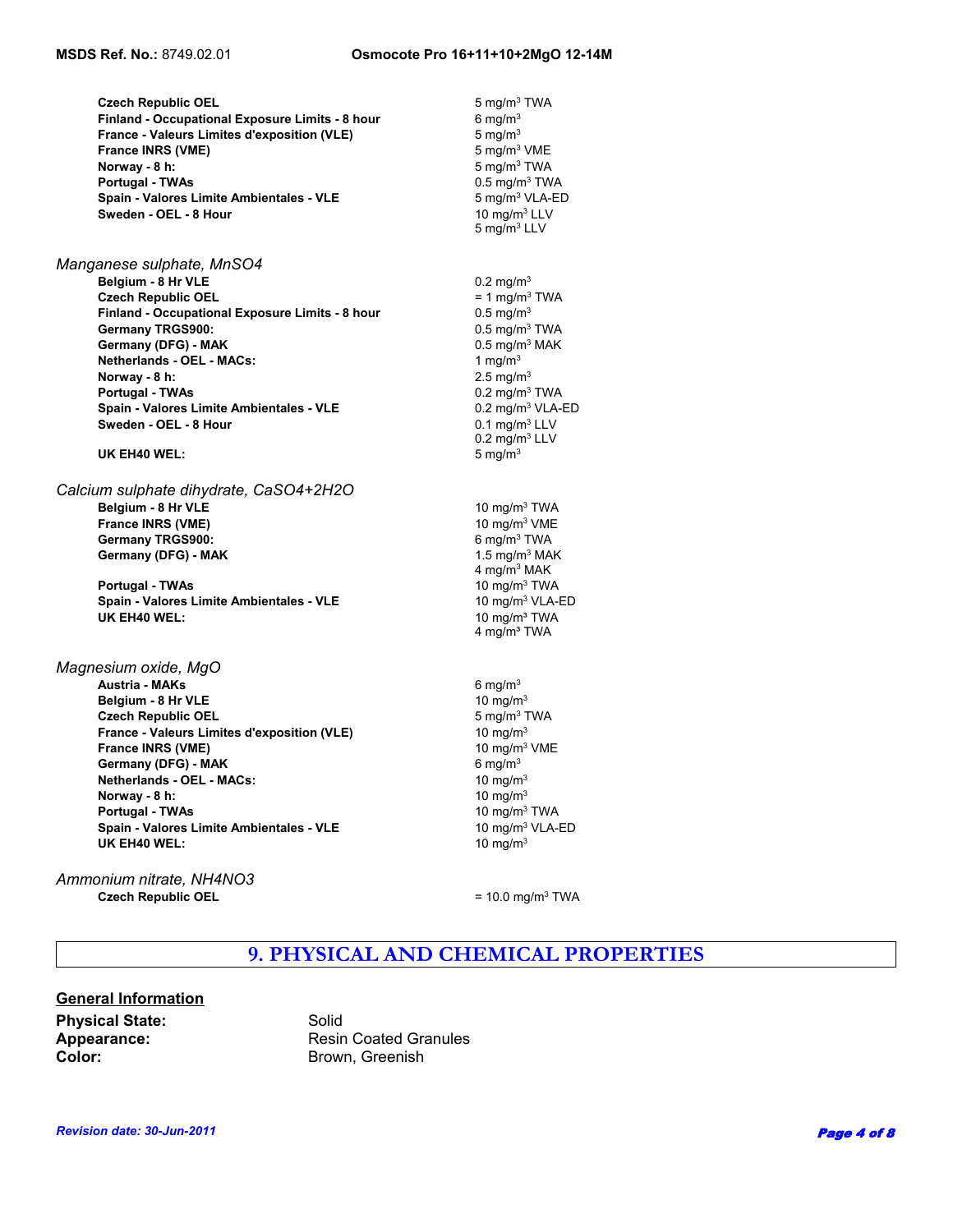| 9. PHYSICAL AND CHEMICAL PROPERTIES                          |                                                        |  |
|--------------------------------------------------------------|--------------------------------------------------------|--|
| Odor:                                                        | No information available                               |  |
| <b>Important Health Safety and Environmental Information</b> |                                                        |  |
| Solubility:                                                  | Coating not soluble, release nutrients through coating |  |
| <b>Explosive properties:</b>                                 | Doesn't present explosion hazard                       |  |
| Flammability (solid, gas):                                   | Non-flammable                                          |  |
| <b>Other information</b><br><b>Oxidising properties:</b>     | Not oxidizing. Incompatible with oxidising agents.     |  |

# **10. STABILITY AND REACTIVITY**

| <b>Stability:</b>                           | Stable under recommended storage conditions.                                                          |
|---------------------------------------------|-------------------------------------------------------------------------------------------------------|
| <b>Conditions to avoid:</b>                 | Keep away from open flames, hot surfaces and sources of ignition.                                     |
| <b>Materials to avoid:</b>                  | Oxidizing agent.                                                                                      |
| <b>Hazardous decomposition</b><br>products: | No decomposition if stored normally. Hazardous decomposition products: Poisonous<br>gasses / vapours. |

# **11. TOXICOLOGICAL INFORMATION**

### **Component information**

| Potassium nitrate, KNO3<br>$LD50/oral/rat =$                                          | 3750mg/kg                                    |
|---------------------------------------------------------------------------------------|----------------------------------------------|
| Sulphur, S<br>$LD50/oral/rat =$<br>$LD50$ /dermal/rat =<br>$LG50/inhalation/4h/rat =$ | > 2000 mg/kg<br>> 2000 mg/kg<br>$> 5,4$ mg/l |
| Copper sulphate, CuSO4<br>$LD50/oral/rat =$                                           | 960 mg/kg                                    |
| Sodium molybdate, Na2MoO4+2H2O<br>$LD50/oral/rat =$                                   | 4000 mg/kg                                   |
| Manganese sulphate, MnSO4<br>$LD50/oral/rat =$                                        | 9 g/kg                                       |
| Ammonium nitrate, NH4NO3<br>$LD50/oral/rat =$                                         | 2410 mg/kg                                   |
| <b>Product information</b>                                                            |                                              |
| $LD50/oral/rat =$                                                                     | > 10 gr/kg                                   |
| <b>Local effects</b>                                                                  |                                              |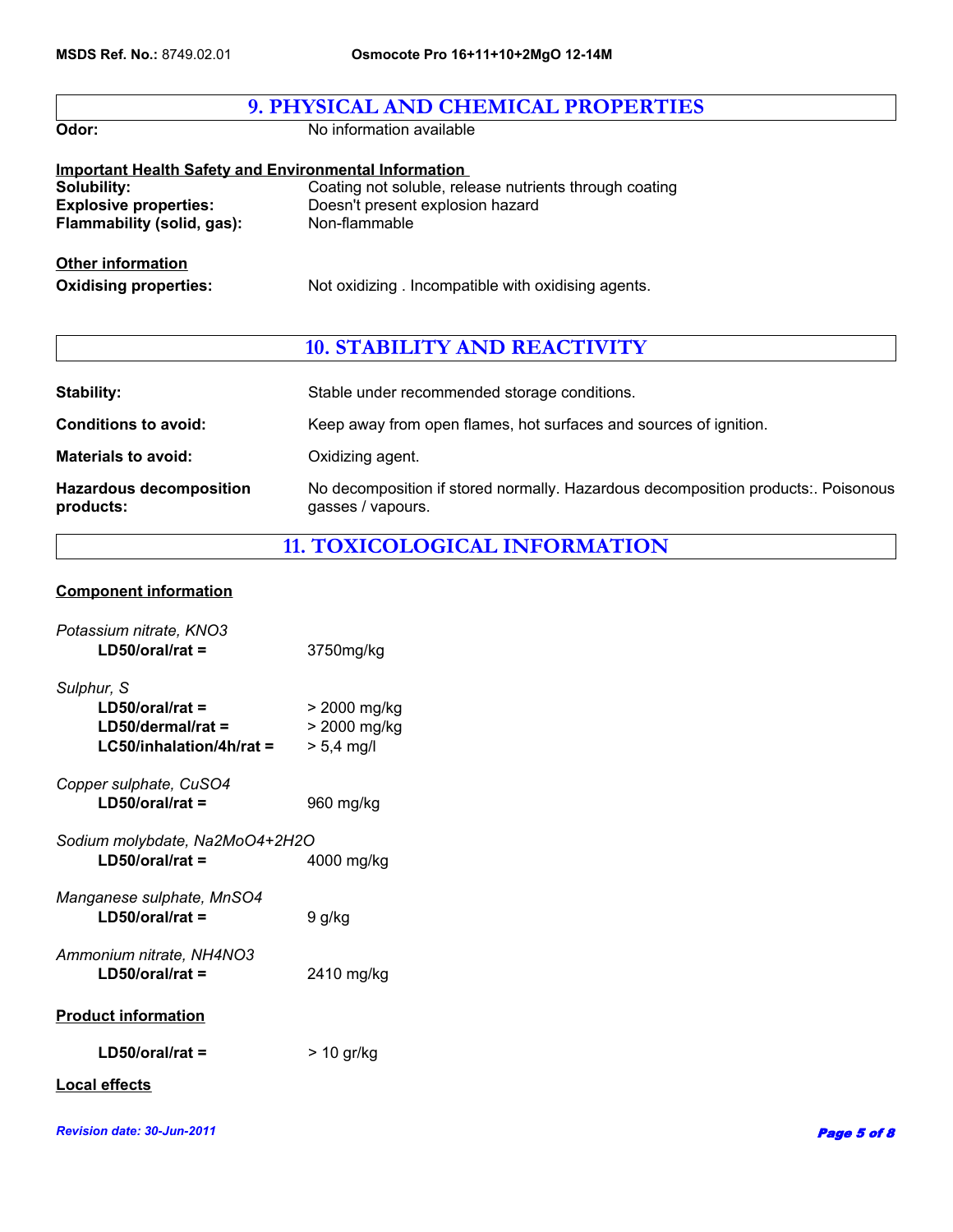| <b>MSDS Ref. No.: 8749.02.01</b> | Osmocote Pro 16+11+10+2MgO 12-14M                                               |
|----------------------------------|---------------------------------------------------------------------------------|
| <b>Skin effects:</b>             | May cause skin irritation in susceptible persons.                               |
| Eye effects:                     | Contact with eyes may cause irritation.                                         |
| Inhalation:                      | May cause sensitization by inhalation.                                          |
| Ingestion:                       | Ingestion may cause gastrointestinal irritation, nausea, vomiting and diarrhea. |

# **12. ECOLOGICAL INFORMATION**

### **Product information**

**Aquatic toxicity:** No ecological information is known on the product.

### **Component information**

*Copper sulphate, CuSO4* **Ecotoxicity effects**

*Sodium molybdate, Na2MoO4+2H2O*

*Manganese sulphate, MnSO4*

*Ammonium nitrate, NH4NO3*

EC50/48h/daphnia =0.8 mg/l

**Ecotoxicity effects** LC50/96h/rainbow trout => 2800 mg/l

**Ecotoxicity effects** EC50/48h/daphnia => 100 mg/l

**Ecotoxicity effects** EC50/48h/daphnia =100 mg/l LC50/96h/rainbow trout =10 mg/l EC50/72h/algae = 74000 µg/l

### **13. DISPOSAL CONSIDERATIONS**

| <b>Waste Disposal Methods:</b> | Use up product completely. Packaging material is industrial waste.<br>Empty containers can be landfilled, when in compliance with the local regulations |  |
|--------------------------------|---------------------------------------------------------------------------------------------------------------------------------------------------------|--|
| <b>Contaminated packaging:</b> |                                                                                                                                                         |  |
|                                | <b>14. TRANSPORT INFORMATION</b>                                                                                                                        |  |
| <b>Product information</b>     |                                                                                                                                                         |  |
| <b>Physical State:</b>         | Solid                                                                                                                                                   |  |
| <b>ADR/RID</b>                 |                                                                                                                                                         |  |
| UN-No:                         | Not classified for transport                                                                                                                            |  |
| <b>IATA</b>                    |                                                                                                                                                         |  |
| <b>UN-No:</b>                  | 2071                                                                                                                                                    |  |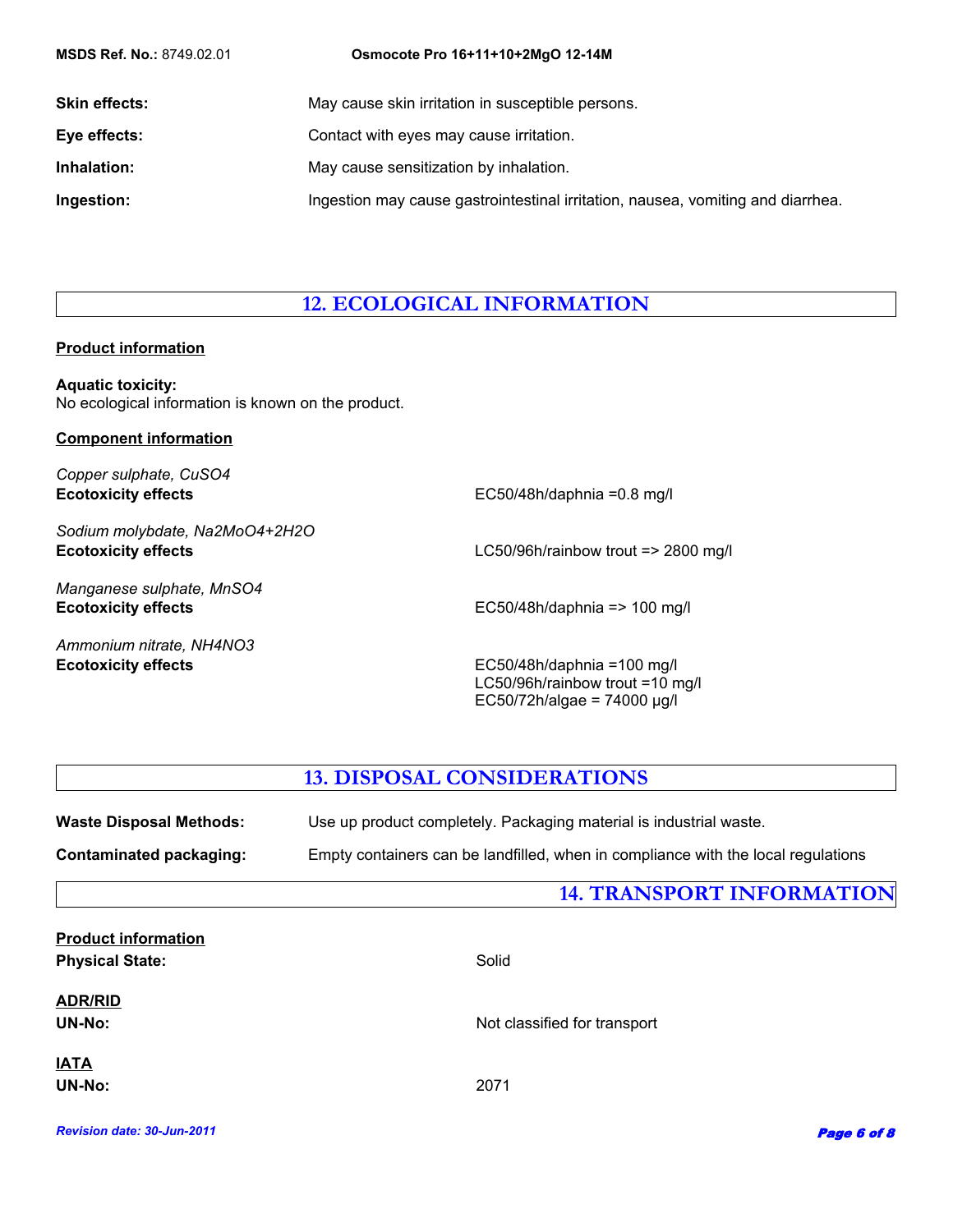|                          | <b>14. TRANSPORT INFORMATION</b>  |  |
|--------------------------|-----------------------------------|--|
| Proper shipping name:    | AMMONIUM NITRATE FERTILIZERS      |  |
| <b>Hazard Class:</b>     | 9                                 |  |
| Packing group:           | Ш                                 |  |
| <b>IMO</b> / <b>IMDG</b> |                                   |  |
| UN-No:                   | 2071                              |  |
| Proper shipping name:    | AMMONIUM NITRATE BASED FERTILIZER |  |
| <b>Hazard Class:</b>     | 9                                 |  |
| Packing group:           | Ш                                 |  |



**15. REGULATORY INFORMATION**

### **Indication of danger:**

This product does not have to be classified according to the EU regulations.

**EmS:** F-H / S-Q

**ICPE (FR):** Classified installation : article 1331, 1230

**Germany only**  Not applicable

**16. OTHER INFORMATION**

### **Text of R Phrases mentioned in Section 3**

R 8 - Contact with combustible material may cause fire.

R22 - Harmful if swallowed.

R38 - Irritating to skin.

R43 - May cause sensitization by skin contact.

R60 - May impair fertility.

R61 - May cause harm to the unborn child.

R36/38 - Irritating to eyes and skin.

R48/20/22 - Harmful: danger of serious damage to health by prolonged exposure through inhalation and if swallowed.

R50/53 - Very toxic to aquatic organisms, may cause long-term adverse effects in the aquatic environment.

R51/53 - Toxic to aquatic organisms, may cause long-term adverse effects in the aquatic environment.